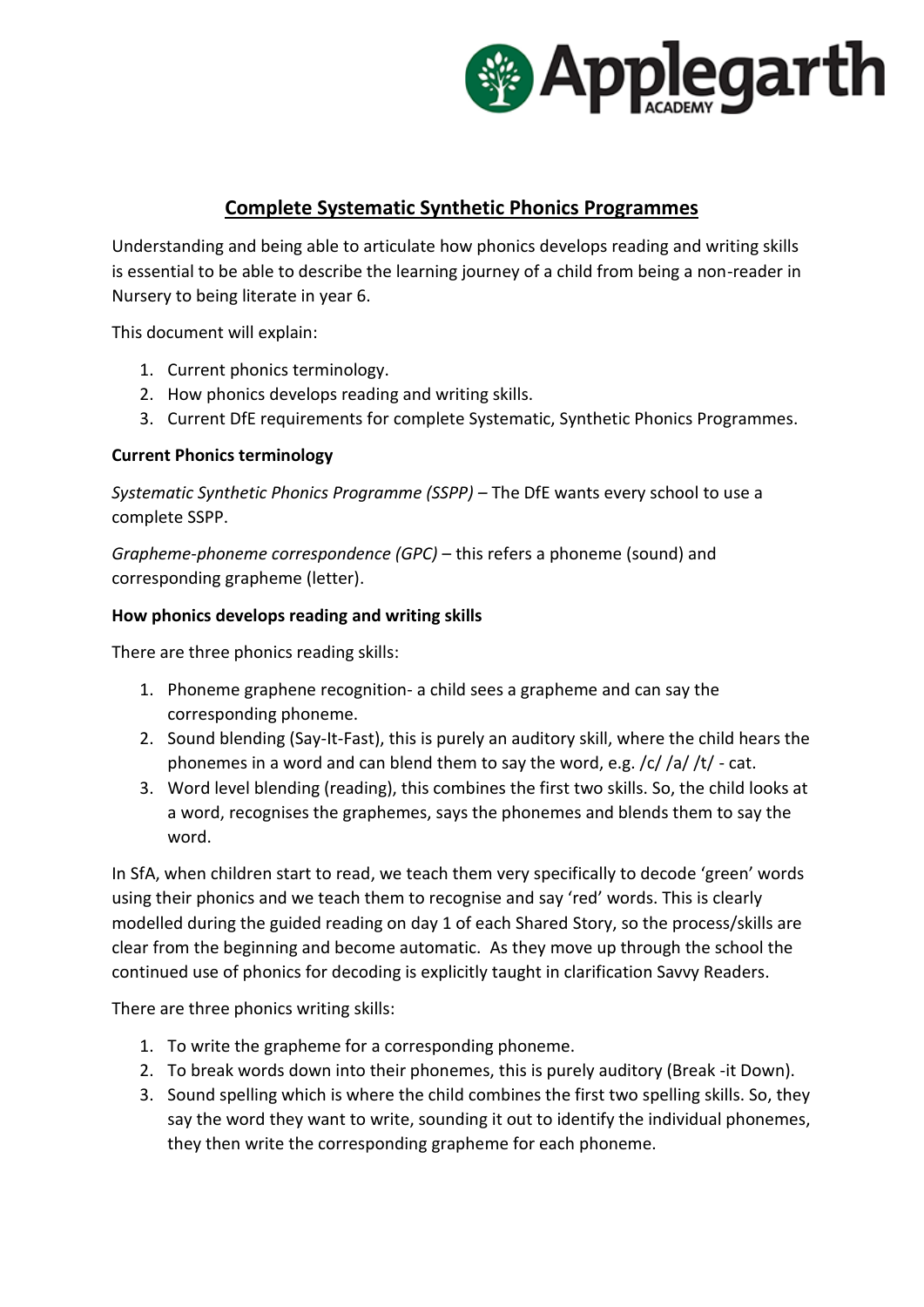Again, the use of phonics for spelling is clearly taught throughout EYFS and KS1. When children progress to Wings, the SfA Spelling Programme teaches children to use their phonics to spell the regular parts of words, and then learn the spelling patterns that cannot be sounded out.

## **Current DfE requirements/expectations for a complete SSPP**

The DfE is currently asking the providers of all phonics programmes to submit their programme for validation using the following criteria. There are a few key points to note:

- 1. An SSPP should consist not only of a phonics programme, but also children's reading books that are aligned phonically.
- 2. They do not like multiple cuing strategies and want children to reply completely on phonics for decoding words. Taken literally this could potentially mean that the use of pictures in text would be unacceptable, as would predicting what the text might be about as they might potentially aid children in guessing what some of the words in the text were, rather than decoding. In SfA's updated programme we will remove readles due to this requirement.
- 3. They want all the year 1 and 2 Common Exception Words to be taught, which SfA does well. With these, however they expect that teachers will ask children to decode the decodable parts of the word and then they will be taught the GPC that is not commonly used. (Potentially all GPC's could be taught to children but many are so rare as to make this unnecessary, e.g. the /u/ in 'put' is a rare GPC that we don't teach, but it is a valid GPC.) So, SfA teachers should be seen teaching red words in this way before proceeding to teach the spelling using Say-Spell-Say.
- 4. The teaching of letter formation should not include joins.
- 5. Comprehension is not mentioned.
- 6. Quite rightly they include a mention to supporting the lowest 20% of children and the provision of online teaching.
- 7. They have made it clear that Letters and Sounds is not a complete SSPP and should never be regarded as such. It provides a teaching sequence but will always need to be supported by appropriate phonics and reading resources.
- 8. They are encouraging a wide range of groups to submit their phonics programmes for validation, including groups of schools that might have developed their own SSPP.

### **DfE Phonics Validation Criteria**

 Present systematic, synthetic phonic work as the prime approach to decoding print. Phonics is best understood as a body of knowledge and skills about how the alphabetic system works, and how to apply it in reading and spelling, rather than one of a range of optional 'methods' or 'strategies' for teaching children how to read. A programme should promote the use of phonics as the route to reading unknown words, before any subsequent comprehension strategies are applied. It should not encourage children to guess unknown words from clues such as pictures or context, rather than first applying phonic knowledge and skills. It should not include lists of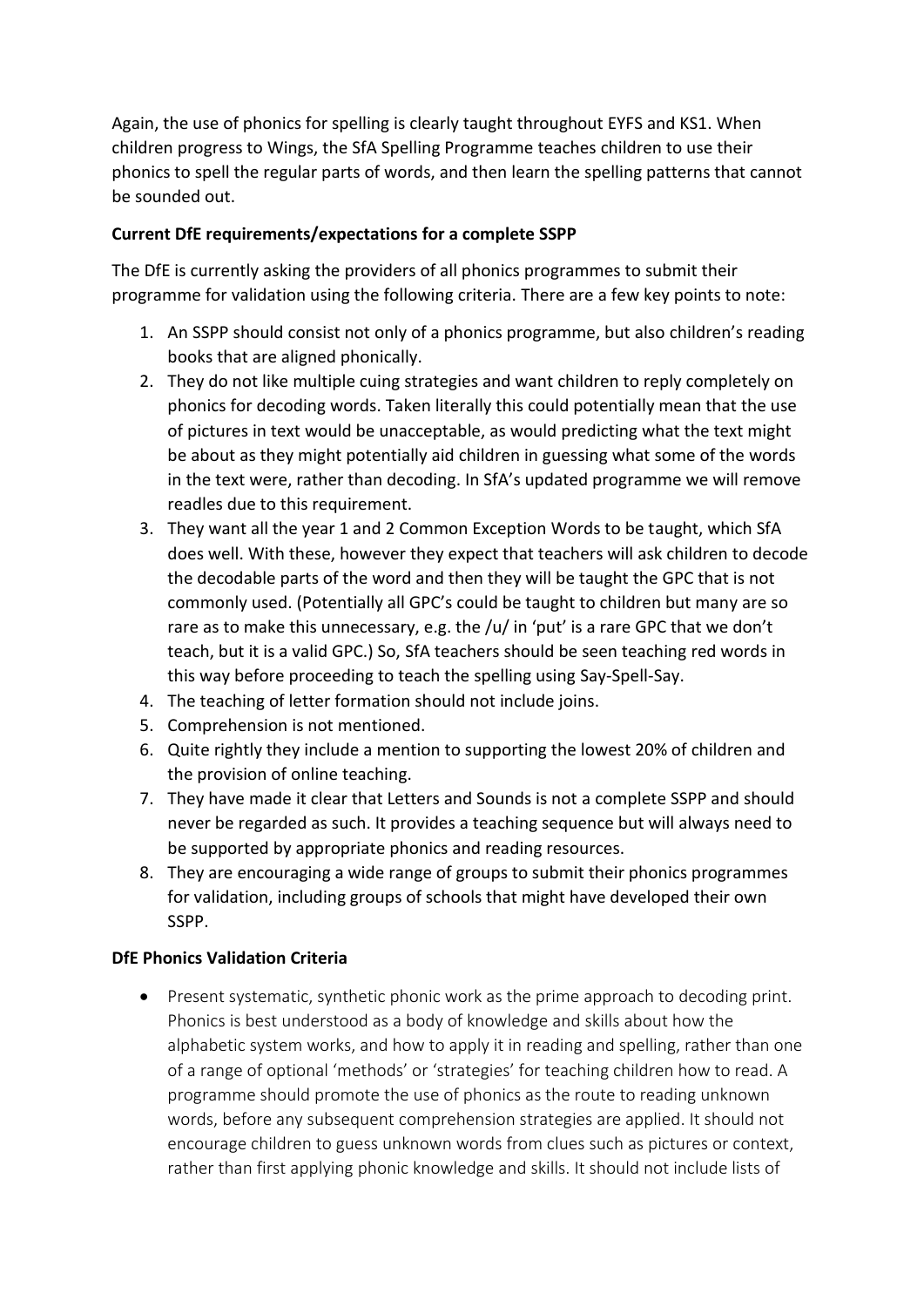high frequency words or any other words for children to learn as whole shapes 'by sight'. The focus should be on phonemes, and not on 'consonant clusters' (/s/+/p/+/l/ not /spl/) or 'onset and rime'  $\frac{1}{c}$  /c/+/a/+/t/ not c-at, m-at, b-at).

- Enable children to start learning phonic knowledge and skills early in reception and provide a structured route for most children to meet or exceed the expected standard in the year one (Y1) Phonics Screening Check and all national curriculum expectations for word reading through decoding by the end of key stage 1.
- Be designed for daily teaching sessions and teach the main grapheme-phoneme correspondences of English (the alphabetic principle) in a clearly defined, incremental sequence.
- Begin by introducing a defined group of grapheme-phoneme correspondences that enable children to read and spell many words early on.
- Progress from simple to more complex phonic knowledge and skills, cumulatively covering all the major grapheme-phoneme correspondences in English.
- Teach children to read printed words by identifying and blending (synthesising) individual phonemes, from left to right all through the word.
- Teach children to apply the skill of segmenting spoken words into their constituent phonemes for spelling and that this is the reverse of blending phonemes to read words.
- Provide opportunity for children to practise and apply known phoneme-grapheme correspondences for spelling through dictation of sounds, words and sentences.
- Ensure that children are taught to decode and spell common exception words (sometimes called 'tricky' words), appropriate to their level of progress in the programme (see note.
- Provide resources that support the teaching of lower-case and capital letters correctly, with clear start and finish points. The programme should move children on by teaching them to write words made up of learned GPCs, followed by simple sentences composed from such words as well as any common exception words ('tricky words') learned. At first, children should not be taught to join letters or to start every letter 'on the line' with a 'lead-in', because these practices cause unnecessary difficulty for beginners. Children may be taught to join the letters in digraphs, but this is optional.
- Be built around direct teaching sessions, with extensive teacher-child interaction and involve a multi-sensory approach. The programme should include guidance on how direct teaching sessions can be adapted for online delivery (live or recorded). Direct teaching sessions should involve a routine so that teachers and children get to know what is coming next and minimum time is spent explaining new activities. Teaching and learning activities should be interesting and engaging but firmly focused on intensifying the learning associated with the phonic goal. Where computer-based resources are included, these should support or supplement direct teaching by the teacher, but not replace it

At each step, children should have sufficient time to practise reading and writing with the grapheme-phoneme correspondences they have been taught, cumulatively. For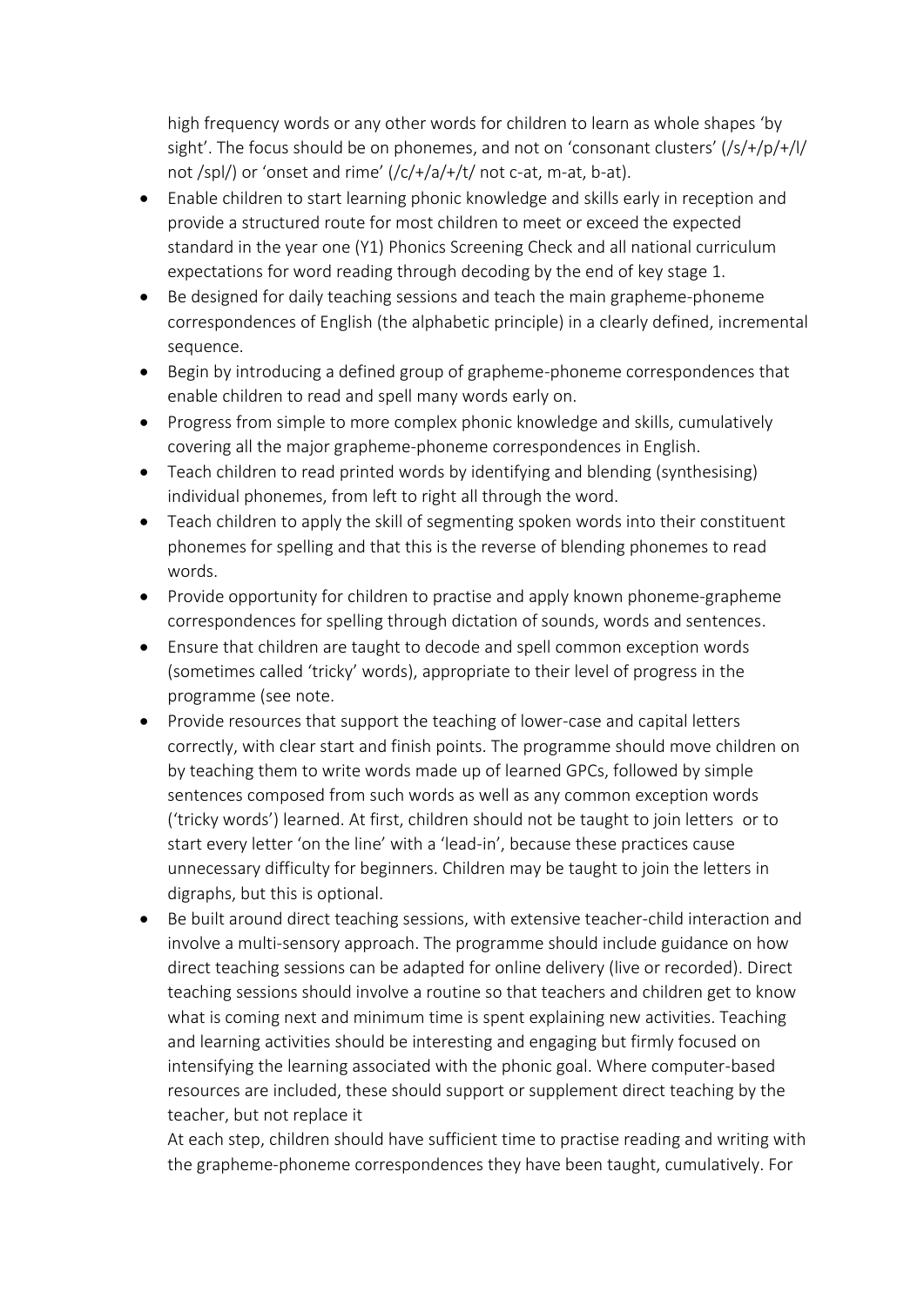this purpose, the programme should provide:

a) words and texts for reading practice

b) teaching activities for writing practice (letter formation and spelling) Resources provided as part of the programme such as:

- flash cards
- friezes
- word cards
- grapheme wall posters

should match the GPCs and progressions in the programme.

• Provide resources to enable teachers to deliver the programme effectively including sufficient decodable reading material to ensure that, as children move through the early stages of acquiring phonic knowledge and skills, they can practise by reading texts closely matched to their level of phonic attainment, that do not require them to use alternative strategies to read unknown words.

The texts and books children are asked to read independently should be fully decodable for them at every stage of the programme. This means they must be composed almost entirely of words made up of grapheme-phoneme correspondences that a child has learned up to that point. The only exceptions should be a small number of common exception words (see note 2) that the child has learned as part of the programme up to that point. In the early stages, even these should be kept to a minimum. Practising with such decodable texts will help to make sure children experience success and learn to rely on phonic strategies.

If a complete programme relies on guidance on the teaching of phonics from one publisher and decodable books from another, the programme publisher must demonstrate:

a) where matching decodable books can be sourced

b) how these decodable books match the phonic progression of the programme Additionally, the programme publisher must state how they communicate this information to schools. To ensure ongoing validity and currency, programmes should regularly update the recommended sources of decodable books that match their programme (including publisher details) and share this with schools.

- Include guidance and resources to ensure children practise and apply the core phonics they have been taught. A phonics programme should not include teaching and learning activities that are:
	- over-elaborate
	- difficult to manage
	- take children too long to complete

• will likely make children focus on something other than reading or writing For example, it should not include finding letters in sand, because children are likely to focus more on playing with sand than on learning about letters. Teaching and learning activities like this may be valuable for other areas of learning including developing language but are not suitable for core phonics provision.

A publisher should consider testing and trialling teaching and learning activities to